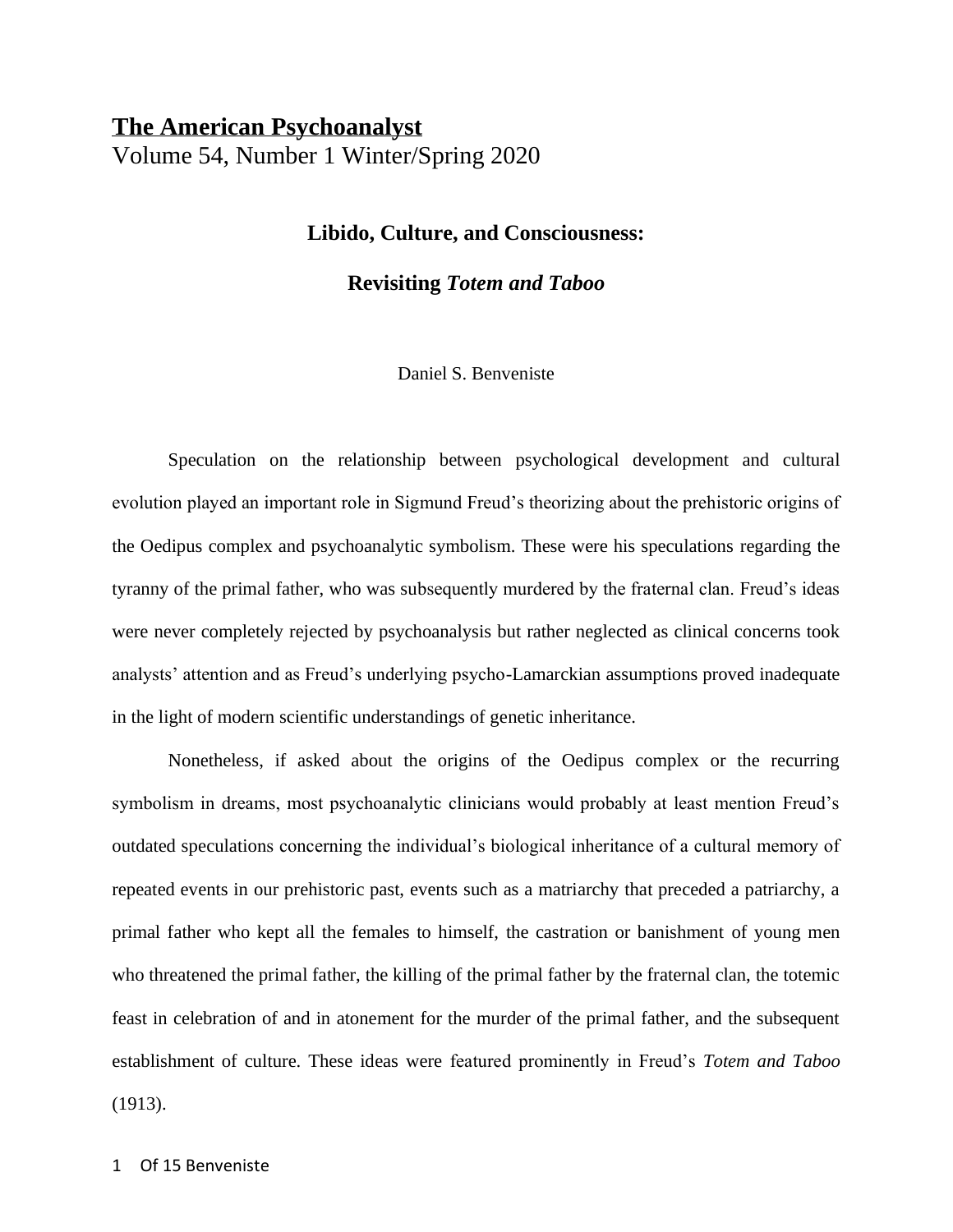Freud's faulty assumptions were (1) the notion that deeds, repeated countless times by our prehistoric ancestors, would be converted into an archaic inheritance of prehistoric memories that modern people "remember" in the universality of the Oedipus complex and universal symbolism and (2) the notion that individual development is driven by the cultural evolution of our species. But we do not genetically inherit the memories of the deeds of our ancestors, and the similarities between individual development and cultural evolution are not based on cultural events driving individual development. It should be noted that the newer Lamarckian epigeneticists and others exploring the transmission of transgenerational trauma are exploring interesting phenomena, but nothing they discuss is as complex as the inheritance of an Oedipus complex or symbolism.

It is far more parsimonious to recognize the battle between the primal father and the fraternal clan are simply the alpha male social instincts that are common to humans, chimpanzees, and many other animals. These social instincts became symbolized and socialized by way of the human symbolic function, which appears to have achieved its rather exceptional modern capacity about 50,000 years ago. Other primate instincts that became symbolized and thereby converted into psychodynamics are mother-infant bonding, nursing, dominance and submission posturing, alpha male battling, courtship, and so on. Among chimpanzees there is even a copulation interference instinct in which the youngster commonly climbs onto the mother's back and tries to push off males that come to copulate with her. Social instincts support the development of the individual and the group throughout the life cycle, but when the human symbolic function achieved its advanced capacities our social instincts became psychodynamics and copulation interference, and alpha male battling became the instinctual basis of our Oedipus complex.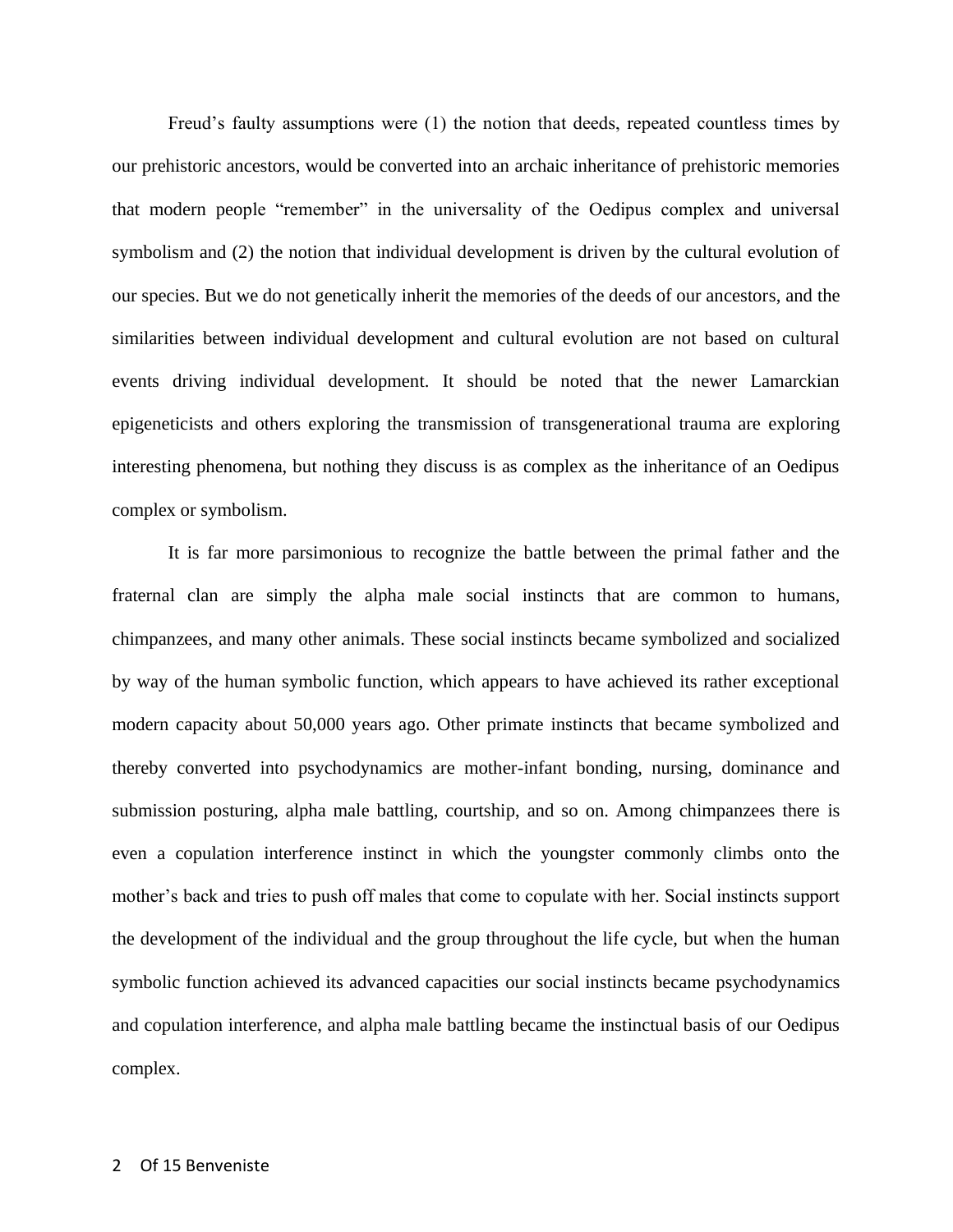**Pullquote: Despite some of Freud's basic assumptions and conclusions being incorrect,** *Totem and Taboo* **is clearly the jewel of his genius, for in this remarkable little book he found what he called "points of agreement," or what I call "analogous relations," between a stage in psychological development, a form of psychopathology, a stage in cultural evolution, a myth, and a ritual.** 

Despite some of Freud's basic assumptions and conclusions being incorrect, *Totem and Taboo* is clearly the jewel of his genius, for in this remarkable little book he found what he called "points of agreement," or what I call "analogous relations," between a stage in psychological development, a form of psychopathology, a stage in cultural evolution, a myth, and a ritual.

In *An Autobiographical Study* (1925/1959), Freud summarized his phylogenetic speculations in the following way:

The father of the primal horde, since he was an unlimited despot, had seized all the women for himself; his sons, being dangerous to him as rivals, had been killed or driven away. One day, however, the sons came together and united to overwhelm, kill, and devour their father, who had been their enemy but also their ideal. After the deed they were unable to take over their heritage since they stood in one another's way. Under the influence of failure and remorse they learned to come to an agreement among themselves; they banded into a clan of brothers by the help of the ordinances of totemism, which aimed at preventing a repetition of such a deed, and they jointly undertook to forgo the possession of the women on whose account they killed their father. They were then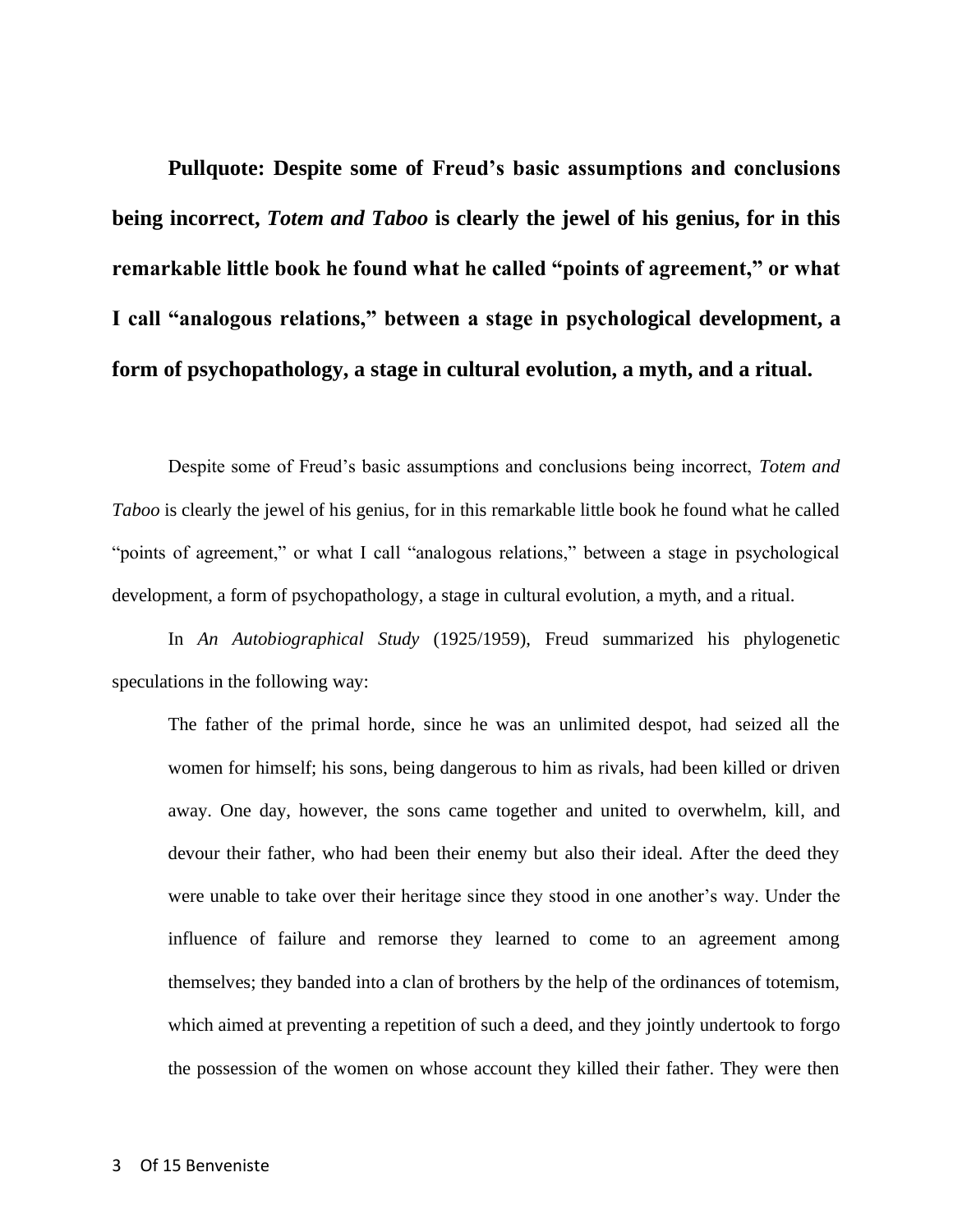driven to finding strange women, and this was the origin of the exogamy which is so closely bound up with totemism. The totem meal was the festival commemorating the fearful deed, from which sprang man's sense of guilt (or "original sin") and which was the beginning at once of social organization, of religion and of ethical restrictions (SE 20).

Freud found analogous relations between (1) the child in the phallic stage of development; (2) the obsessional neurosis; (3) the totemic fraternal clan in ancient prehistory; (4) the myth of the hero, including the legend of Oedipus; and (5) the ritual of the sacrificial totemic feast.

In this brief article I present an alternative formulation. It has two components: First, as stated above, I assert our distinctly human psychodynamics emerged 50,000 years ago when our symbolic function evolved its present capacities and clothed our primate social instincts in language. Second, I speculate that throughout the course of prehistory, the challenges of culture drew on solutions derived from the vicissitudes of libido development such that the Paleolithic appears in some ways analogous to the oral stage, the Neolithic analogous to the anal stage, the High Neolithic analogous to the phallic stage, and the Urban Revolution analogous to the adolescent genital stage.

**Pullquote: I present an alternative formulation….First…I assert our distinctly human psychodynamics emerged 50,000 years ago when our symbolic function evolved its present capacities and clothed our primate social instincts in language. Second, I speculate that throughout the course of**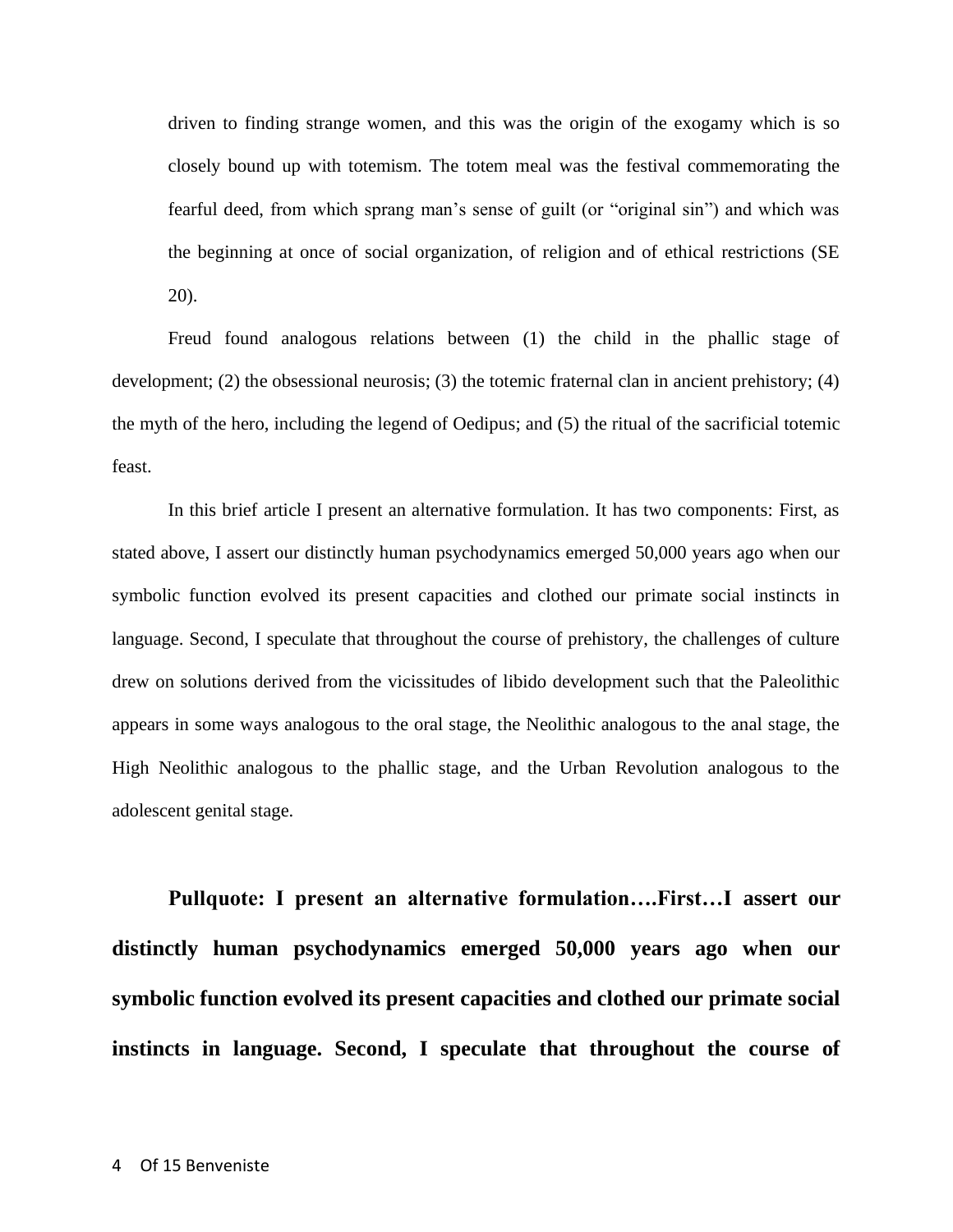**prehistory, the challenges of culture drew on solutions derived from the vicissitudes of libido development…**

My work on this phylogenetic project of psychoanalysis began in 1976 when I came upon the clinical work and scholarly research of John Weir Perry (The Far Side of Madness, 1974), a Jungian analyst who followed carefully the recurring images and themes of his patients who were undergoing brief psychotic disorders. Perry found extraordinary parallels, or analogous relations, between the images and themes in his psychotic patients' delusions and hallucinations and those found in the myths of sacral kingship and the rituals of the ancient new year festivals in cultures around the world on the threshold of the Urban Revolution.

The 10 recurring images and themes common to the myths of sacral kingship, the rituals of the ancient new year festival, and the content of the delusions and hallucinations of Perry's patients undergoing brief psychotic disorders are the center, death, return to the beginning, cosmic conflict, threat of the opposite sex, apotheosis, sacred marriage, new birth, new society, and a quadrated world. These are the common preoccupations of many psychotic patients who feel they have died or are dying or have been reborn at the center of the universe. They are God or the devil or some godlike person or celebrity. They have a mission in life to battle against the forces of evil, chaos, or a rival political party in order to renew and bring about a new society organized around love and so on. While Perry's clinical work attended to the personal aspects of psychotic material, his intellectual interests were captured by the recurring images and themes the phylogenetic or, for him, the archetypal, aspect. Perry's work did not attend to an analogous stage in normal development but in accordance with my interpretation of the material I suggested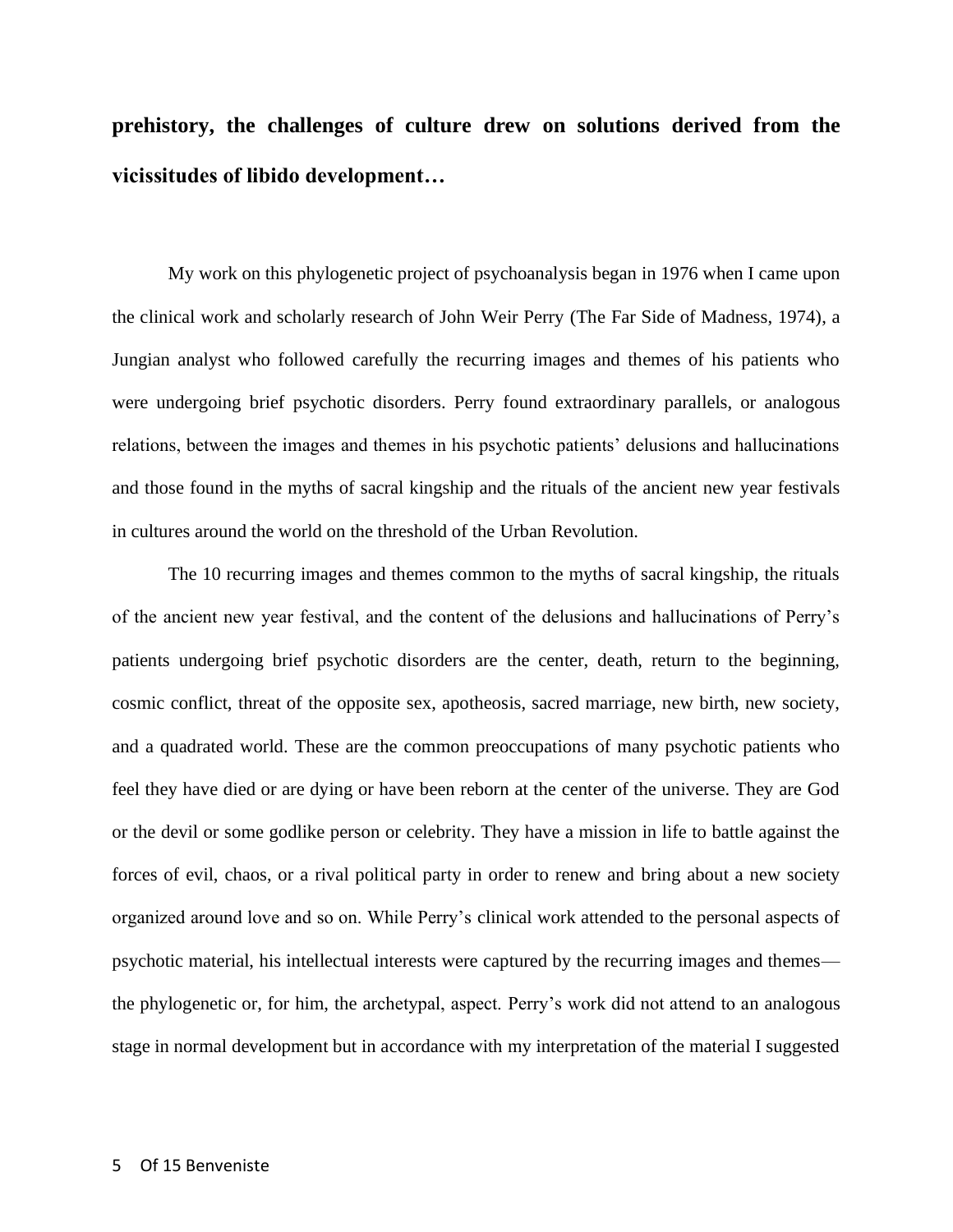that the analogous stage is "adolescence" and when I discussed this with John Weir Perry, he agreed.

Based on Freud's and Perry's work, I constructed the following schemas:

|                                | Freud                     | Perry                     |
|--------------------------------|---------------------------|---------------------------|
| 1. Stage of normal development | phallic stage             | adolescent genital stage  |
| 2. Form of psychopathology     | obsessional neurosis      | brief psychotic disorder  |
| 3. Stage in cultural evolution | totemic fraternal clan    | <b>Urban Revolution</b>   |
| 4. Myth                        | myths of the hero         | sacral kingship           |
| 5. Ritual                      | sacrificial totemic feast | ancient new year festival |

With these two schemas side by side, one can easily see Freud and Perry address different stages in both psychological development and cultural evolution, and different psychopathologies as well.

Now I invite you to hold all of that in mind. We'll come back to it shortly. In 1974 I began working with a severely disturbed autistic boy. Over the course of five years, he drew, with crayons, 1,250 drawings. Each drawing was a large circle or disc. He described it as a "mouth." He said it "has a star in it." The "mouth is closing." The mouth "bites" and has "teeth." Because he was profoundly autistic and could not tell more of a story about "the mouth," I explored the symbolism of the mouth in myths and rituals from around the world to see what it might reveal. What I discovered is that the mouth has five basic meanings.

The mouth is:

1. the hero's passageway to death,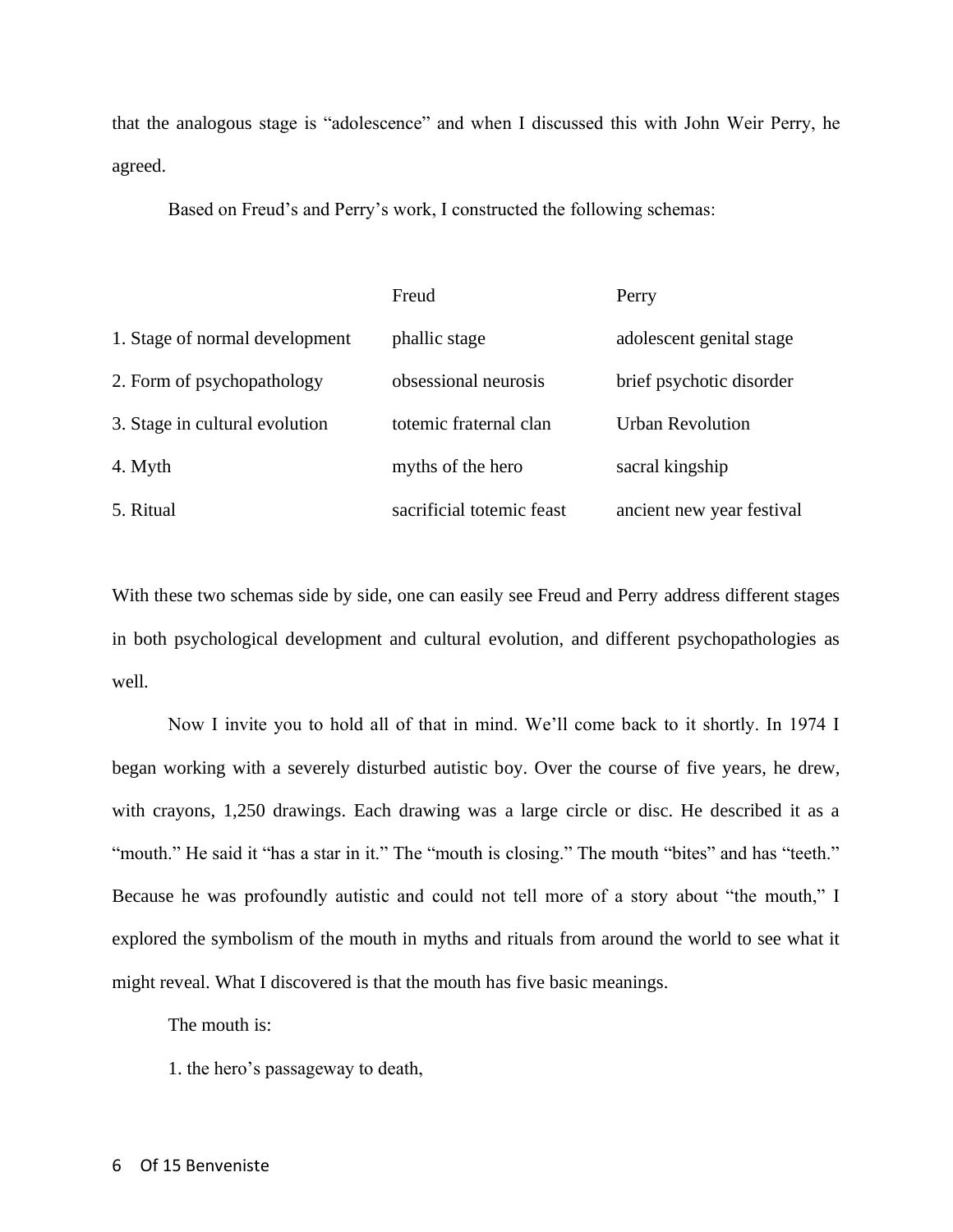2. the birth canal of the reborn hero,

3. the portal through which the soul embodies,

4. the portal through which the soul disembodies, and

5. an image of integral consciousness.

Reflecting on autistic dynamics, I formulated that the autistic child is, poetically speaking, a disembodied soul with the spiritual task of embodying—that is, entering and being swallowed by the mouth of the body, the family, and the world. If the spiritual task is embodiment, then the psychological task is one of leaving autistic encapsulation and then bonding and attaching to a mother. I then discovered the myth pertaining to the soul entering the body is, curiously enough, the myth of death and rebirth, and the ritual analogue is the funerary ritual.

In the myth of death and rebirth and the ritual of the funerary ceremony, one dies so as to be reborn. Similarly, by abandoning autistic encapsulation and surrendering (dying) to a mother, one is psychologically born. I found this beautifully represented in an ancient Egyptian funerary ceremony called "The Ritual of Opening the Mouth," which dates back to Egypt's Urban Revolution. In death the soul was seen as separated from the body, but through this ritual the mouth was opened, the soul reunited with the body, the person was reborn as a spiritual being in the beyond, and was presented with food offerings, including an animal's breast. But this ancient Egyptian funerary ritual is not the only ritual to explicitly or implicitly be associated with the myth of death and rebirth. Virtually all funerary rituals do that.

I then traced the roots of the ancient funerary ritual past the Urban Revolution, deep into prehistory and all the way back to its origins in the Paleolithic period.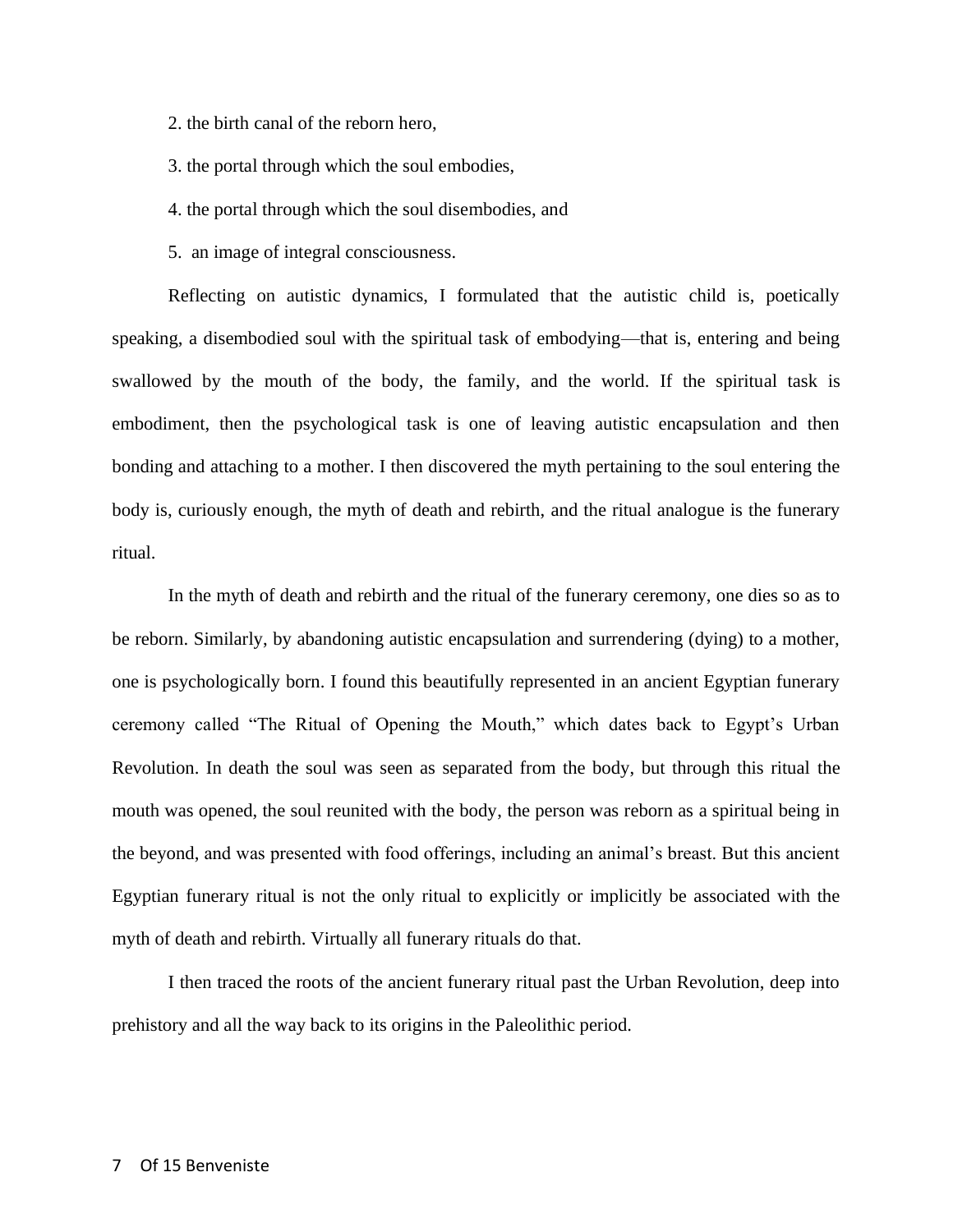## **Analogous Relations to Orality and to the Adolescent Genital Stage**

| orality stage—early infancy | adolescent genital stage  |
|-----------------------------|---------------------------|
| autism                      | brief psychotic disorder  |
| Paleolithic                 | <b>Urban Revolution</b>   |
| myth of death and rebirth   | myth of sacral kingship   |
| funerary ritual             | ancient new year festival |

This schema naturally raised an interesting question: If there are analogous relations between orality, autism, the Paleolithic, the myth of death and rebirth, and the funerary ritual and analogous relations between the genital stage, the brief psychotic disorder, the Urban Revolution, the myth of sacral kingship, and the ancient new year festival, what might we find between these two schemas, specifically in relation to the anal stage and the Neolithic period, and the phallic stage and the High Neolithic period?

The following is a brief presentation of the analogous relations I found between the stages of psychological development and cultural evolution.

#### **Oral Stage and the Paleolithic Period**

Before getting into the Paleolithic, I want to note that while studying the literature on chimpanzee behavior, I made a startling discovery of something that was absent. Chimpanzees have all sorts of ways of greeting one another, but they don't say goodbye! They greet each other in accordance to rank and relation, they celebrate reunions, and they suffer bitterly the deaths of their loved ones, but in their natural habitat they don't signal goodbye or anticipate absence.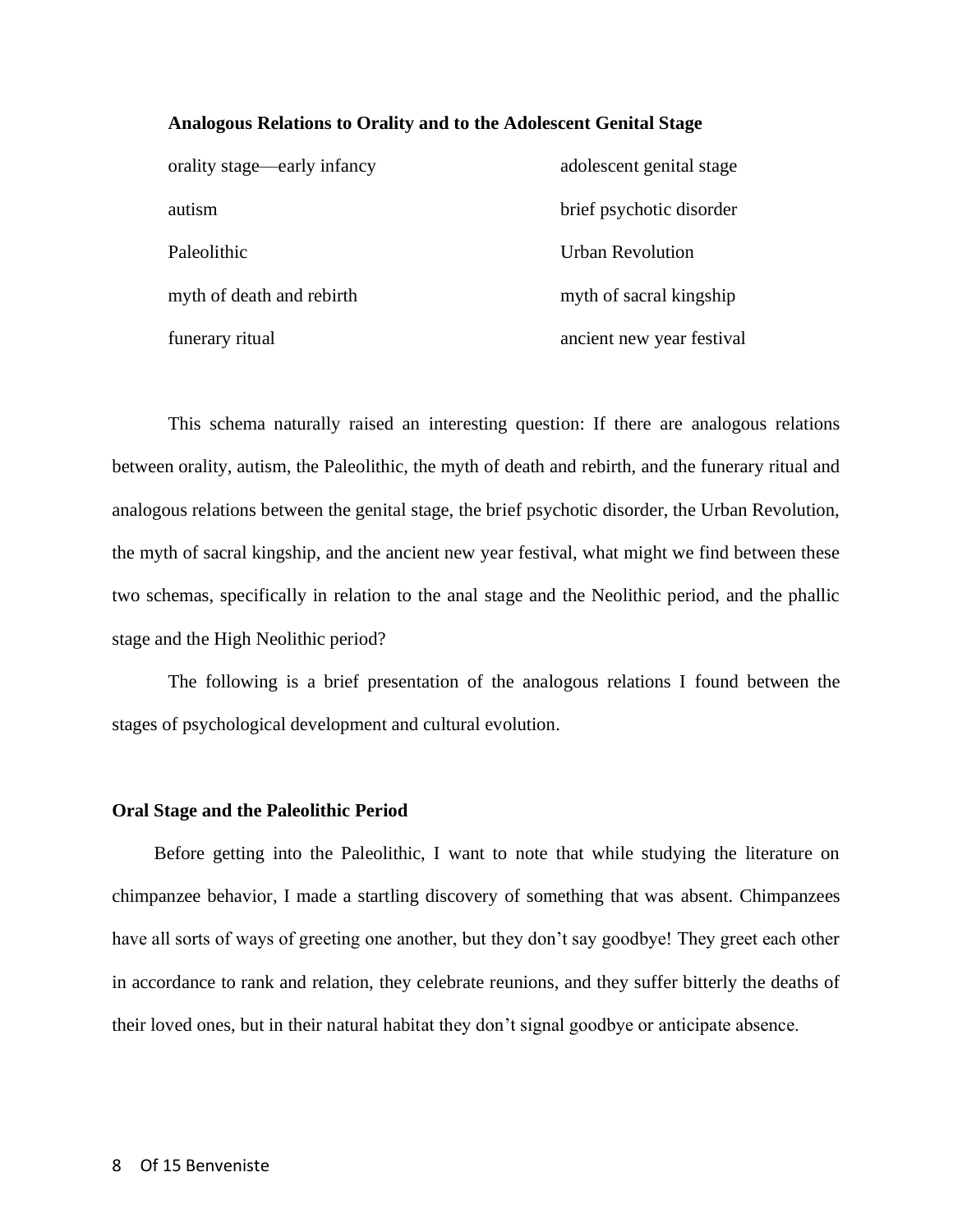Throughout hominin evolution our Australopithecine and Homo ancestors developed remarkable capacities such as the ability to make stone tools and control fire. But at the beginning of the Middle Paleolithic, 100,000 years ago, something amazing happened. Our ancestors began saying goodbye to their loved ones. They began to bury the dead with amulets, tools, and food. As a cultural defense against grief, death wishes, and survival guilt, they invented the funerary ritual and its corresponding myth of death and rebirth. And suddenly we are back to the oral stage, autism, the myth of death and rebirth, and the funerary ritual.

The spiritual innovations of the Paleolithic period were the funerary ritual, in which the soul was sent off to be greeted by ancestors in the beyond; the amulet, which contains the souls of ancestors; ritual cannibalism, in which the soul of the other is concretely internalized through the act of eating the flesh of other humans; and pictorial representation, in which the image was seen as containing the soul of that which was represented. Common to all of these Paleolithic innovations was the newly emerging basic spiritual concept of the soul, an essential quality constellated in the ceremonial greeting between mother and infant and elaborated throughout the life cycle in every meeting and ritual that confirms and reconfirms the individual and the group. And it is that ceremonial greeting that is so painfully absent with the autistic child.

Interestingly enough, our Paleolithic ancestors also began a sculptural tradition of carving female figurines with motherly attributes. This tradition lasted millennia and was common to Paleolithic cultures the world over. Our Paleolithic ancestors were nomadic hunter-gatherers who feasted or starved at Mother Nature's whim. Their culture was embedded in nature, just as the infant's psyche is embedded in the mother-infant relation. The fusion of culture and nature is analogous to the infant's fusion of self and mother. Thus, both the Paleolithic of cultural evolution and the oral stage of psychological development share in common the qualities of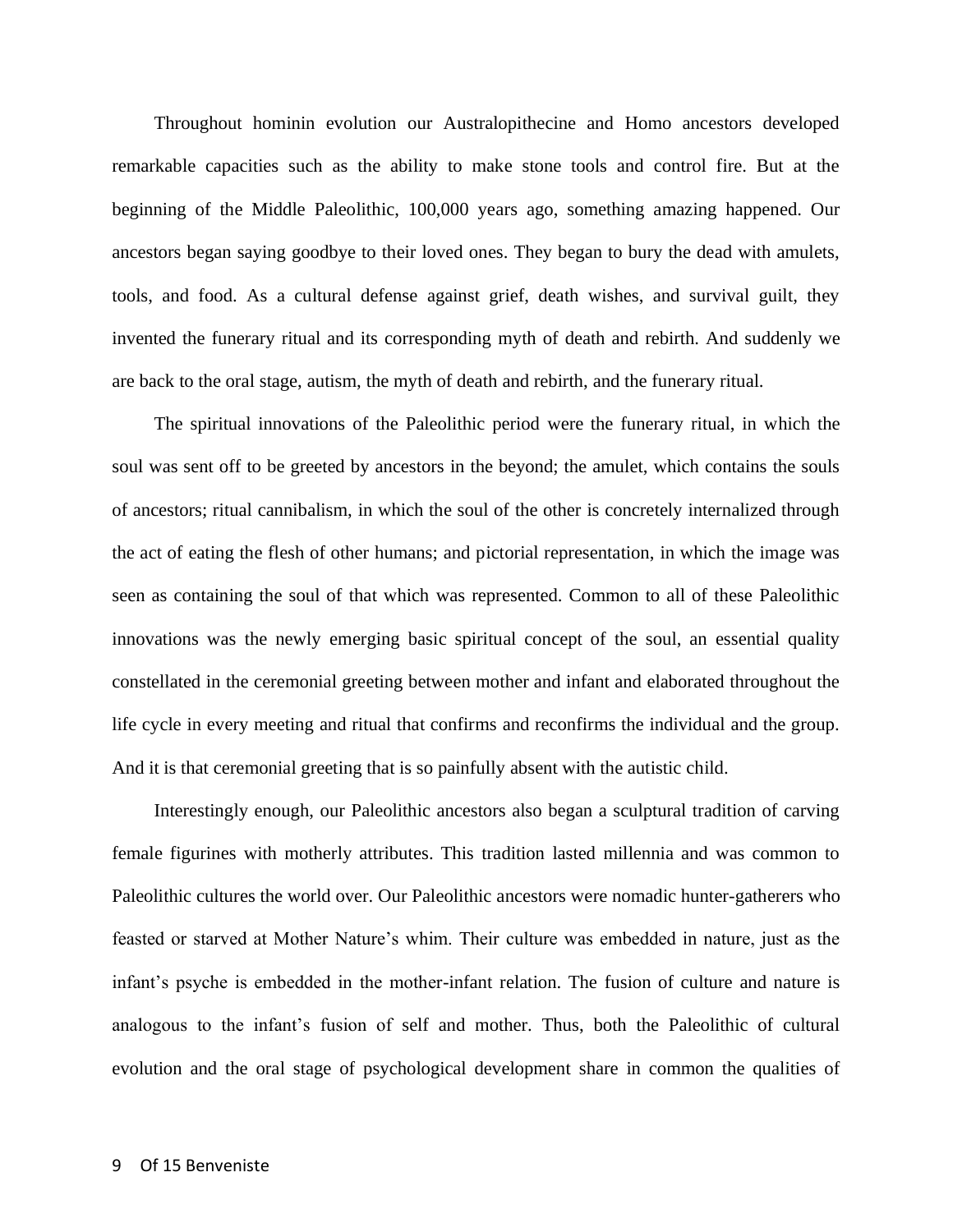unity, fusion, oneness, and the nascent emergence of psychological subjectivity—the soul. Note that I am speaking not only of libido development in the narrowest sense but of object relations as well.

The dramatic advances in Upper Paleolithic cultures began 50,000 years ago, and while some peoples have lived Paleolithic lives well into modern history, the Neolithic began in some places as early as 10,000 years ago; the High Neolithic 7,000 years ago; and the Urban Revolution, or beginning of civilization, started about 5,000 years ago.

## **Anal Stage and the Neolithic Period**

The anal stage child develops sphincter control to manage feces and urine and enters into battles with mothering figures for control over toilet training and efforts toward autonomy. The anal stage, in addition to anal eroticism, is about the separation of mother and child, control and loss of control, and the establishment of distinctions between inside and outside, here and there, now and then. If orality is about oneness, anality is about twoness. And the Neolithic Revolution was all about twoness. In the Neolithic Revolution, human culture separated itself from nature by building walls—walls around the village, walls for permanent houses, and walls around the hearth, converting it into an oven and a kiln. The Paleolithic tradition of making maternal figurines continued, but in the Neolithic they were made of fired clay. Soft clay, like feces, could also be fashioned into new forms such as pots—ceramic "walls" containing an open space. Outside the house was a garden established within designated limits for growing the first domesticated crops. Domesticated livestock were also kept within bounds. Agriculture, animal husbandry, permanent houses, and stable villages afforded the possibility of gathering wealth and developing trade with neighboring communities. No longer victims of Mother Nature's whims,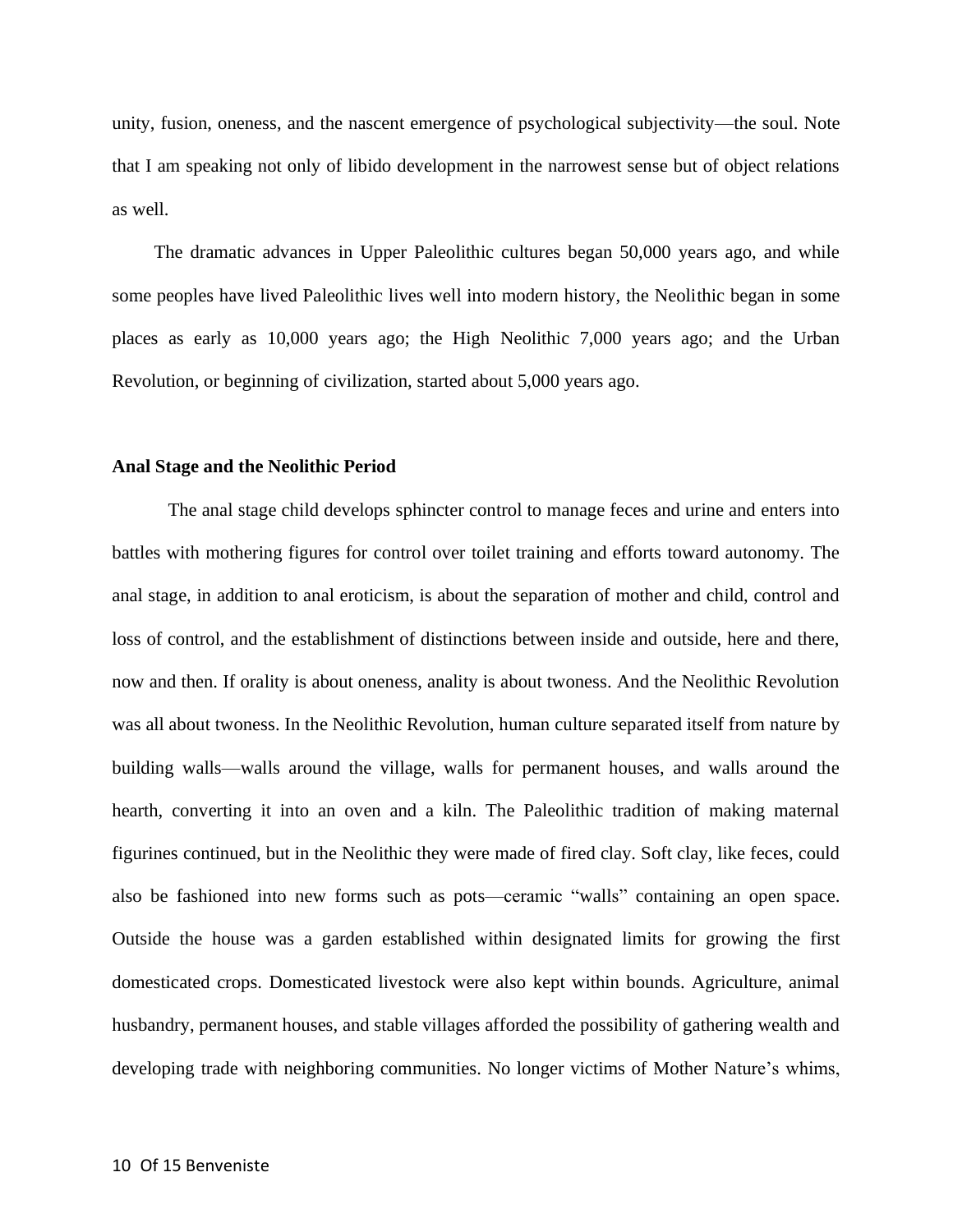Neolithic communities took control over food production, and when nature resisted, they made a one-sided contract to trade with her in the form of a ritual sacrifice, which appears to have been the spiritual innovation of the Neolithic. Ritual sacrifice, ostensibly, protected inhabitants of the house and assured the success of the hunt. But psychologically, ritual sacrifice defends us against our feelings of powerlessness by granting a magical means of appealing to the goddess. The themes of separation from nature and twoness suggest the corresponding myth might pertain to the fall from grace, from oneness, or the expulsion from paradise.

## **The Phallic (or First Genital) Stage and the High Neolithic**

The High Neolithic was about ambition and power. The small villages of the previous Neolithic period were transformed into large settlements in the High Neolithic. Technology increased and so did humanity's control over nature. In the High Neolithic, ceramic mother goddesses appeared with children or male consorts, and images of stars and suns were etched into the rocks signaling the beginning of a changing orientation from the bountiful earth goddess to the fertilizing sky god. The Oedipal triangle of the phallic stage involves a child, a mother, and a father. In the High Neolithic, I speculate that agricultural technologies and religion were organized around another Oedipal triangle—human culture, the mother goddess, and the father god. Not only would it make sense this was the epoch that gave rise to what Freud called the sacrificial totemic feast, but archeological evidence and anthropological parallels lead me to speculate that the ritual innovation of the High Neolithic was not simply the sacrifice but the sacrifice of the primal man to bring fertility to the women and the fields as was seen in planting and harvesting rituals. These rituals are based on sexual knowledge but at the same time employ magical control over the gods by offering sacrifices. Relying on magic, they simultaneously deny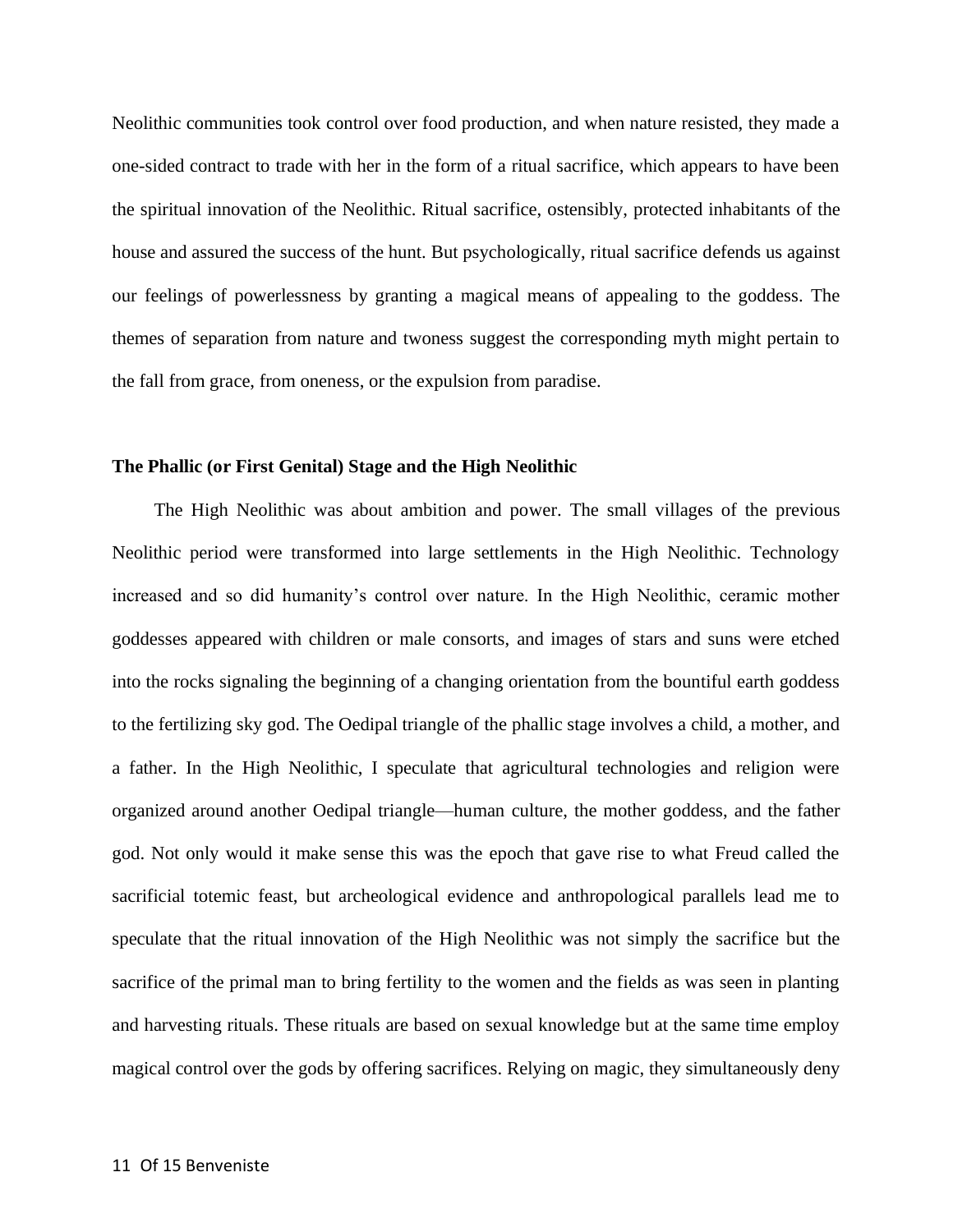that sexual knowledge, the role of the father in reproduction, and their patricidal wishes, as well. The emphasis on phallic imagery embedded in the ambitious undertaking of giant earthworks, huge stone structures, and menhirs (or stone pillars) is also a defense against feelings of vulnerability, weakness, impotence, and castration. The great phallic menhir inspires us with its power but, standing alone, confesses to having been cut off. And who was it that built those great earthworks? Some have speculated it was legions of slaves, whom we could well imagine were forced to feel the vulnerability, weakness, impotence, and castration of their masters. The stone circles, circular earthworks, and tunnel tombs are also reminiscent of the vulva and vagina.

The Oedipal struggles and ambitions of the High Neolithic lead me to speculate the mythic analogue might be the hero's battle with the dragon. And hero mythology is the basis for legends like Oedipus Rex.

Another phallic component of the High Neolithic was the development of metallurgy, from which metal plow tips and spear points were fashioned. These then dramatically transformed both farming and warfare. High Neolithic ambitions were also evident in the construction of large earthworks—man-made ditches and mounds of exceptionally large proportions. At some sites, etchings of daggers, plows, and axes have been carved into the megaliths, and small carved phalli have also been unearthed. While the carved phalli are of small proportions, the menhirs are huge phallic stones that stand alone, in lines or in circles, as at Stonehenge. Many High Neolithic sites reveal an awareness of the seasons and the movement of the stars, which reflect the shift of attention from the bounty of the earth to the fertility of the sky—that is, from the parthenogenesis of the mother goddess to the sexual reproduction of the father god and mother goddess in their sacred marriage.

## **The Adolescent Genital Stage and the Urban Revolution**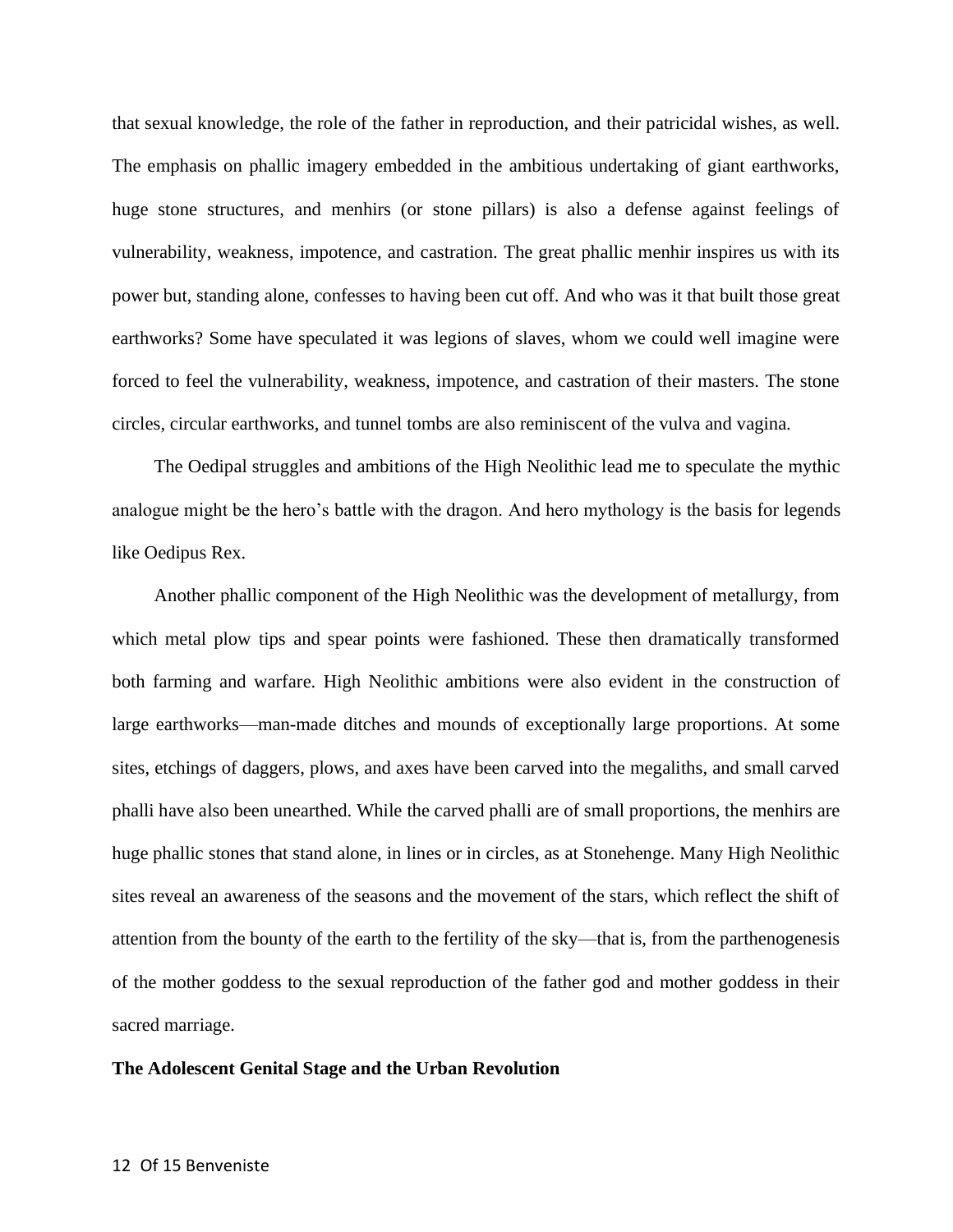The genital stage of adolescence marks the full shift of orientation from the "mother" of childhood and the home to the "father" of adulthood and the world. The pre-Oedipal and Oedipal dynamics of childhood are reworked and integrated such that incestuous bonds are broken, identifications with adult role models are established, and tender and passionate adult love becomes possible. With the teenage development of abstract reasoning, the young adult begins to entertain political, philosophical, and religious thoughts.

The genital stage dynamics of the adolescent, I suggest, are analogous to the Urban Revolution, when cultures around the world spontaneously positioned themselves in relation to male gods and liberated themselves from the circularity of time by inventing calendars. They also escaped the limitations of oral traditions and entered history with the invention of writing. With calendars and writing, leadership of the group fell to visionaries who became the god-kings on earth, identified with the king-gods in heaven. With these modern innovations, the previous nonliterate High Neolithic cultures of old expanded and diversified in the Urban Revolution with a newfound order in sacral kingship.

In sacral kingship the god-king's mission was to create a kingdom on earth in accordance with the king-god's kingdom in heaven. Significant features of the myth of sacral kingship and the ancient new year festival, which commemorated it, are the king's heroic battle with the chaos monster, the sacred marriage of the king and queen, the vision of a new world order, and the establishment of a special relation between the god-king and the king-god. In the king's heroic battle with the chaos dragon in myth and ritual, we see a cultural reflection of the Oedipal battle. The mythic union of the king and queen parallels the adolescent's new relation to the opposite sex. And the god-king's vision of a new world order is analogous to the adolescent's establishment of an identity and a worldview. The ancient new year festival grants a sense of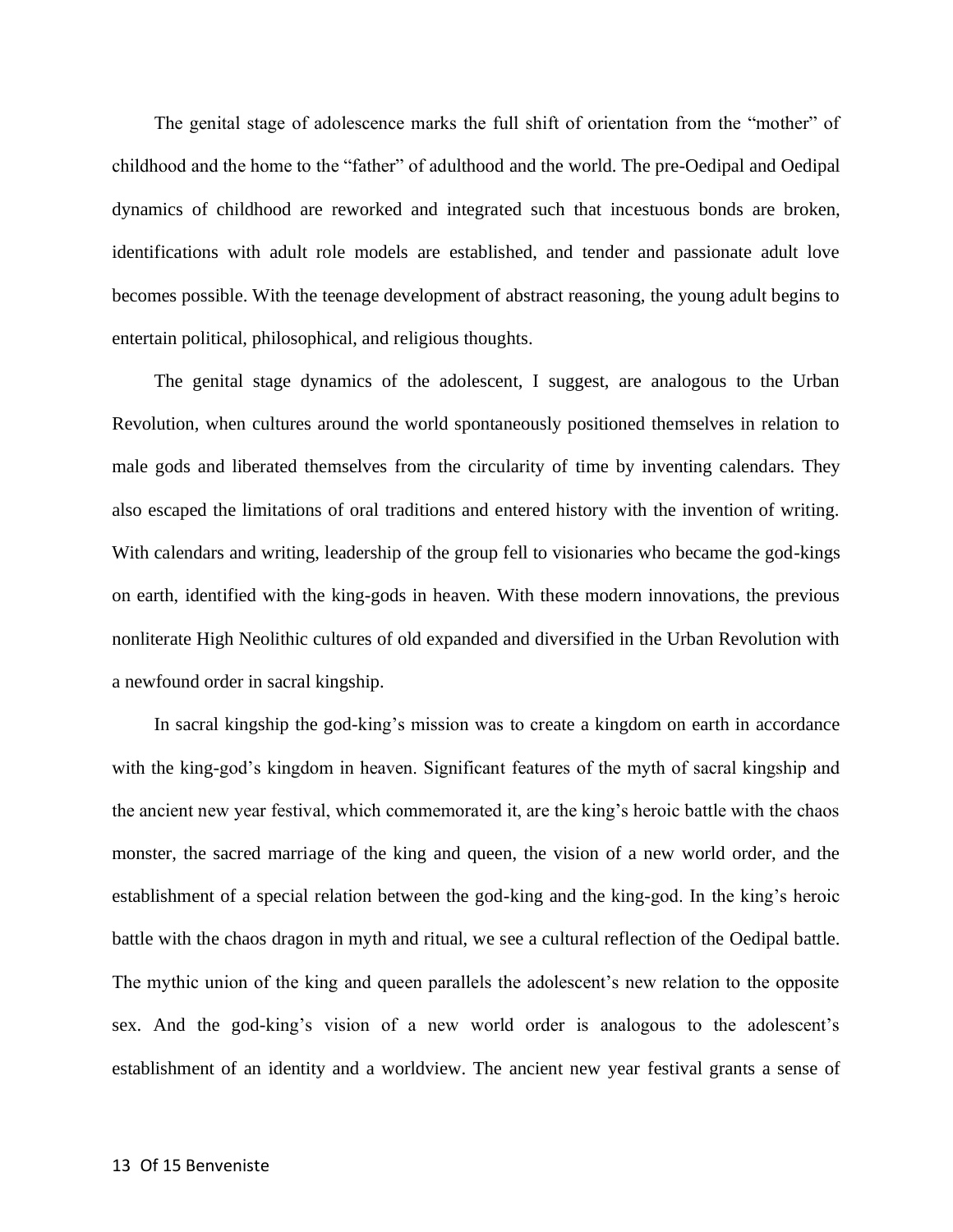meaning and naturally defends us from an awareness of the ultimate meaninglessness of our finite, mortal existence by granting us a special relationship to God or godhood itself.

When Freud formulated his phylogenetic fantasy, he associated the phallic stage and the obsessional neurosis. Though I am unable here to go into the detail necessary for a full elaboration, I will simply note that I associate the first stage with the psychopathology of infantile autism; the second with obsessional neurosis; the third with conversion hysteria; and the fourth with the brief psychotic disorder.

**Pullquote: This revisioning of "the phylogenetic project of psychoanalysis" recognizes the seeds of our psychodynamics in the symbolization of our primate social instincts and also how our psychodynamics entered into a dialogue with our cultural evolution in a way that can be traced synchronically.**

## **Four Stages of Psychomythic Development**

This revisioning of "the phylogenetic project of psychoanalysis" recognizes the seeds of our psychodynamics, not in the psycho-Lamarckian inheritance of deeds done but in the symbolization of our primate social instincts. It also recognizes how our psychodynamics entered into a dialogue with our cultural evolution in a way that can be traced synchronically. That is to say, the oral dynamics and early object relations of the individual are expressed in the cultural dynamics of the Paleolithic, the anal dynamics are expressed in the Neolithic, the phallic